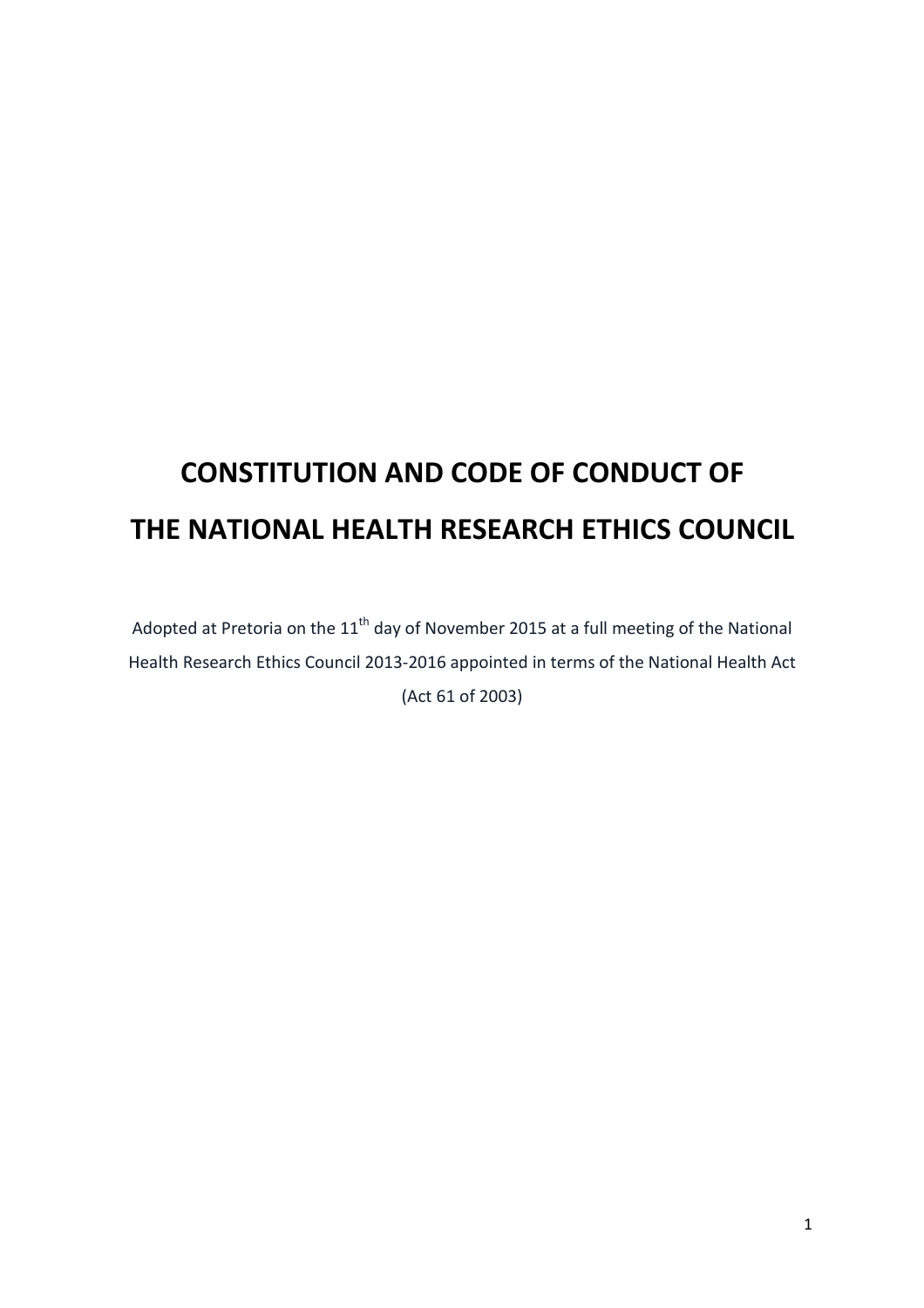## **CONTENTS**

#### **PAGE**

| 1. | Purpose                                        | 3 |
|----|------------------------------------------------|---|
| 2. | <b>Terms of Reference</b>                      | 3 |
| 3. | Membership of the NHREC                        | 3 |
| 4. | <b>Standard of Conduct Expected of Members</b> | 4 |
| 5. | Conflict of Interest                           | 5 |
| 6. | Meetings of the NHREC                          | 6 |
| 7. | <b>Reporting Obligations</b>                   | 7 |
| 8. | Misconduct                                     | 7 |
| 9. | <b>Committees &amp; Working Groups</b>         | 8 |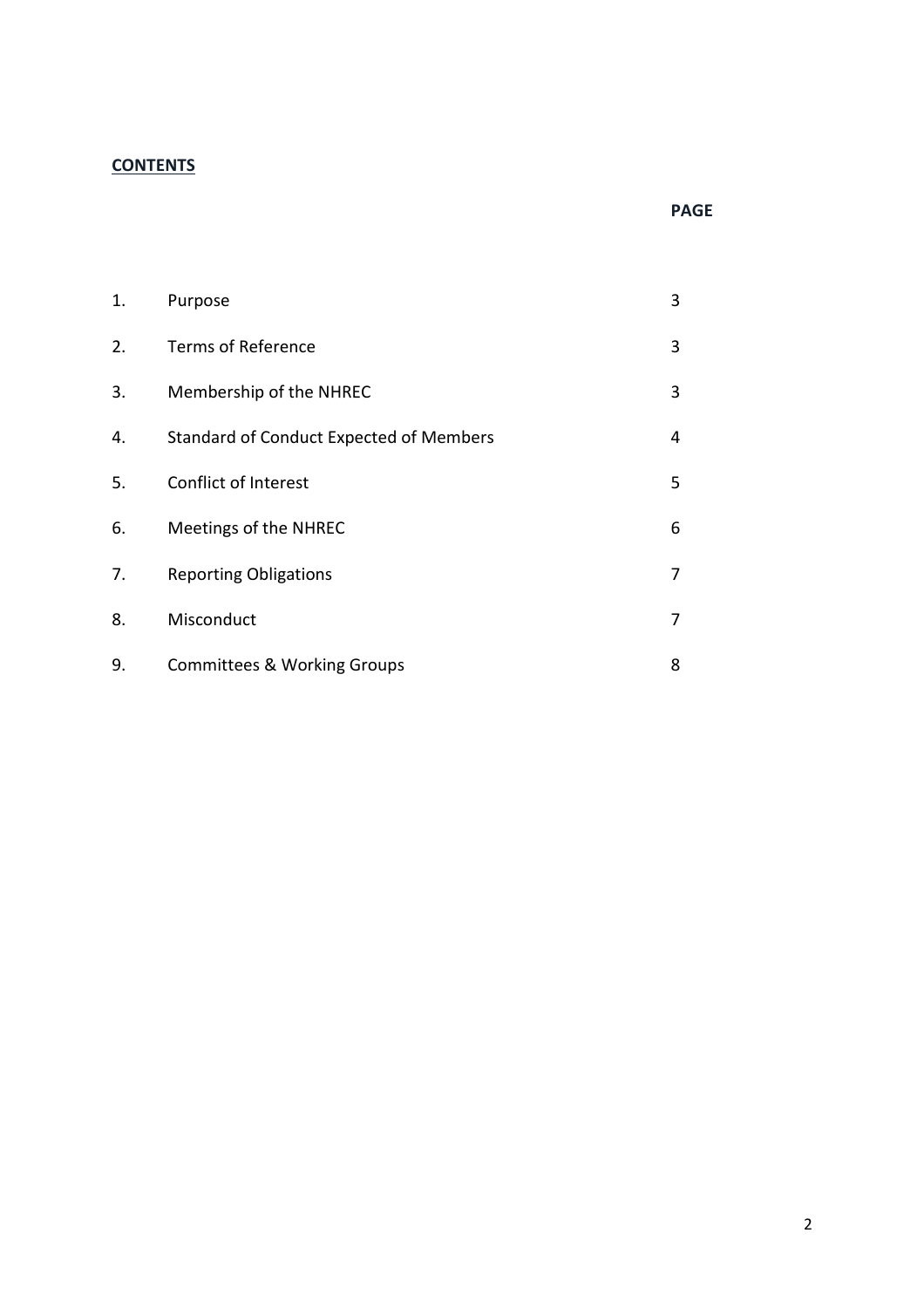## **1. Purpose of this document**

The Health Research Ethics Council (NHREC), established in terms of s 72(1) of the National Health Act (NHA), is a statutory national body mandated to ensure that health research is conducted in accordance with the highest ethical standards and international best practice as well as to exercise oversight of the composition, competencies and operations of Health Research Ethics Committees including Animal Ethics Committees (referred to collectively as RECs). The activities of the NHREC are regulated by Regulations issued in terms of s 90 (1)(s) of the NHA. $^{\rm 1}$ 

The purpose of this document is to explain membership composition, appointment and termination procedures, the expected conduct of members, principles for managing conflicts of interest, misconduct procedures, meeting procedures, as well as descriptions of the terms of reference of committees and working groups of the NHREC.

Although the NHA and the relevant regulations do not require the NHREC to have a Constitution and Code of Conduct, in line with the principles of good governance, the NHREC believes it is best practice to outline the terms of reference, the expectations of members including conduct expectations, management of conflicts of interest, disciplinary measures in the event of breaches and so on.

# **2. Terms of Reference of the NHREC**

Section 72 of the NHA stipulates the terms of reference for the NHREC: the Council must

- 2.1 Determine guidelines for the functioning of health research ethics committees (RECs).
- 2.2 Register and audit health RECs.
- 2.3 Set norms and standards for conducting research on humans and animals and norms and standards for conducting clinical trials.
- 2.4 Adjudicate complaints about the functioning of health RECs and hear any complaint by a researcher who believes he or she has been unfairly discriminated against by a health REC.
- 2.5 Refer to the relevant statutory health professional council matters involving violation or potential violation of an ethical or professional rule by a health care provider
- 2.6 Institute such disciplinary action as may be prescribed against any person found to be in violation of any norms and standards or guidelines set for the conducting of research in terms of this Act.
- 2.7 Advise the national department and provincial departments on any ethical issues concerning research.
- 2.8 Set up working groups/task teams/sub-committees to carry out its functions.

 $\overline{\phantom{0}}$ 

<sup>1</sup> Government Gazette 33574 23 September 2010.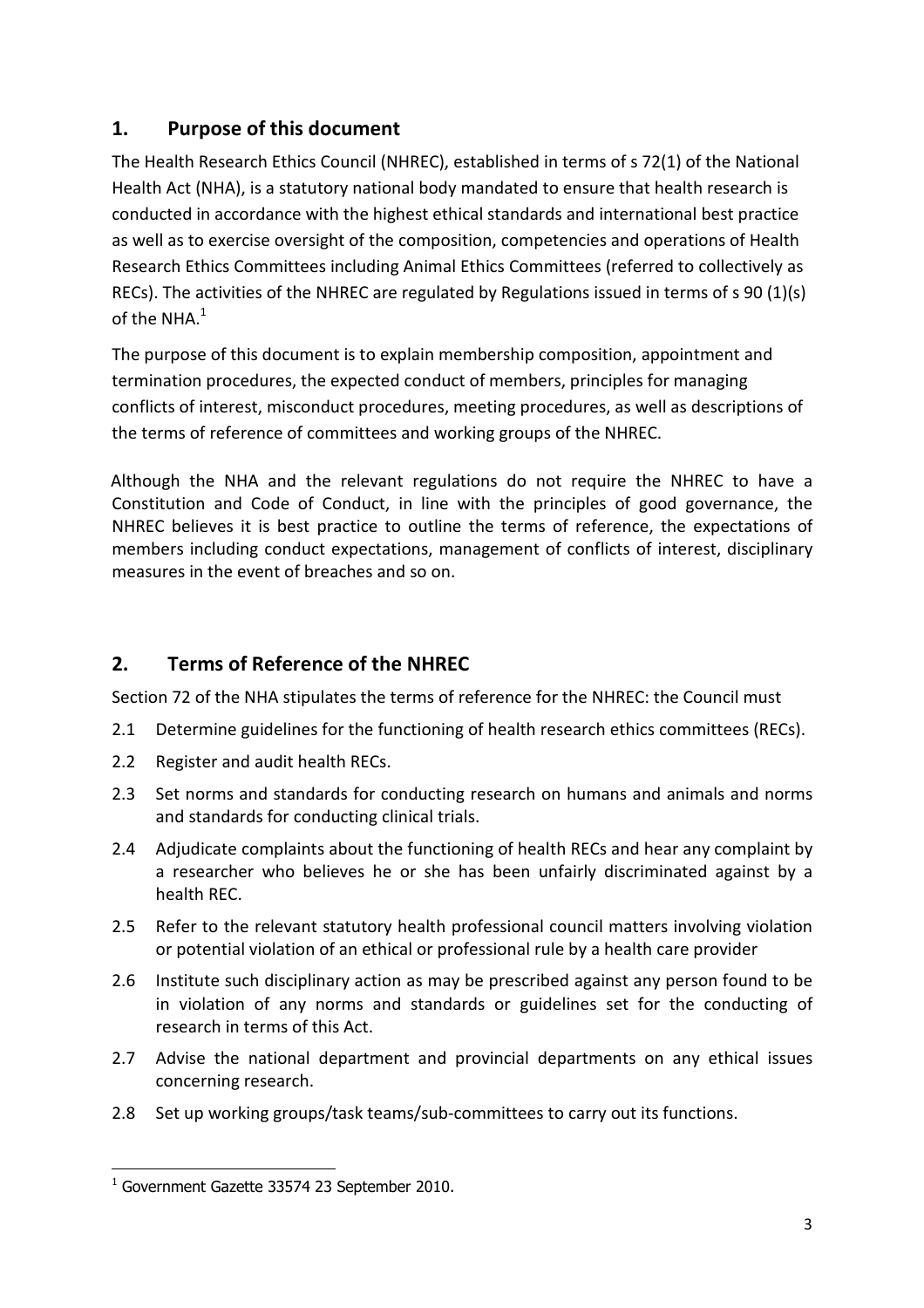## **3. Membership of the NHREC**

- 3.1 The Minister of Health appoints fifteen persons, after consultation with the National Health Council, chosen from nominations invited by the Minister by notice in the Government Gazette, in accordance with Regulation 3. Membership is constituted as follows:
	- Nine with extensive experience and knowledge in health research ethics
	- A layperson
	- A representative from the Department of Health
	- A person with extensive knowledge of the pharmaceutical industry
	- A person with extensive knowledge of the Medicines Control Council
	- A person with extensive knowledge of the ethics of human health-related research using animals
	- A person with extensive knowledge of relevant law.
- 3.2 The Minister appoints the Chairperson and Vice-Chairperson in accordance with Regulation 4.
- 3.3 Members are appointed for three years but may be reappointed for one (1) or further terms. Generally, after a person has served three consecutive terms, she or he should step down for at least one term. This practice promotes capacity building.
- 3.4 A member may resign or be requested to do so by the Minister for good cause on the written recommendation of the Chairperson.
- 3.5 When a member steps down or dies, the Minister must fill the vacancy by appointing a person for the unexpired portion of the term of office of the NHREC.
- 3.6 A member who fails to observe NHREC meeting attendance requirements (see section 6 below), who fails to carry out duties and allocated tasks as required by the Chairperson, or who discloses a significant conflict of interest that cannot be managed appropriately (see section 5 below), may be requested to resign from the NHREC.
- 3.7 If the member fails to resign, the Chairperson (or delegated person) should recommend to the Minister in writing that he or she should terminate the member's appointment on the basis of the reasons supplied with the recommendation.

### **4. Standard of Conduct Expected of members**

*Members must affirm this undertaking annually at the first meeting of the calendar year.* 

- 4.1 In carrying out their duties, members of NHREC must
- 4.1.1 uphold ethical standards by acting to foster public confidence in the NHREC's ability to act in the public interest and for long term public good, to ensure that the integrity of the NHREC is maintained, and to promote the NHREC's goals;
- 4.1.2 demonstrate integrity, honesty, good judgement and professionalism;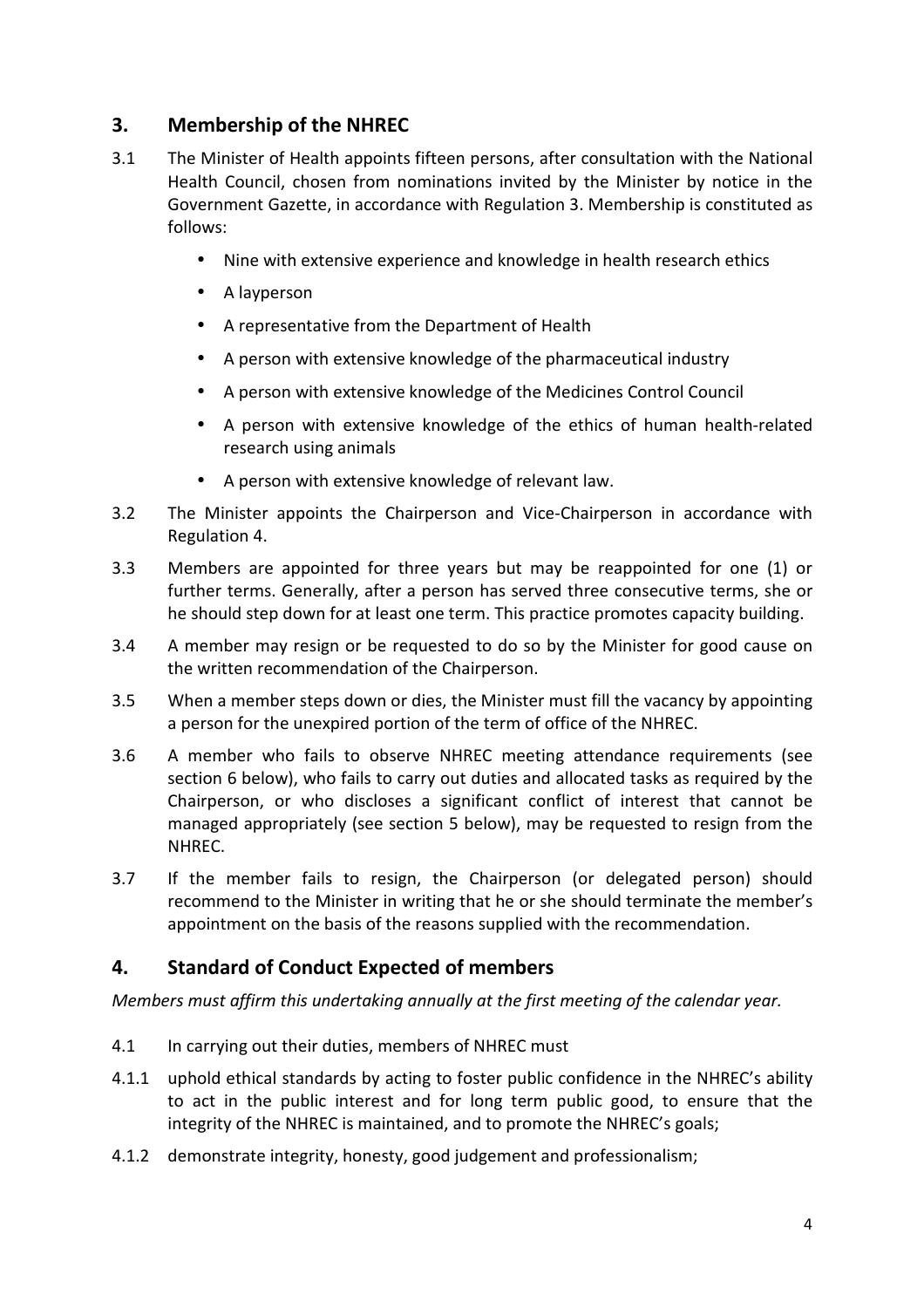- 4.1.3 perform their official duties and arrange their private affairs in a manner that will bear the closest public scrutiny; this obligation is not necessarily fully discharged simply by acting within the law;
- 4.1.4 make decisions in the interest of NHREC, with a view to the public interest, and with regard to the merits of each case;
- 4.1.5 disclose fully any private or professional interests that could affect NHREC actions or that could present a potential conflict of interest and put ethical practice at risk (see section 5 below);
- 4.1.6 arrange their private affairs in a manner that will prevent real, potential or apparent conflicts of interest from arising; if such a conflict does arise between the private interests of an individual and the official duties and responsibilities of that individual, the conflict must be disclosed and resolved in favour of the interest of NHREC (see section 5 below).
- 4.2 Notwithstanding other personal, professional, business or scientific activities, NHREC members are obliged to act in the best interest of the NHREC; to make objective decisions that facilitate appropriate strategic investment of public resources in the pursuit of the goals and objectives of the NHREC.
- 4.3 Members must use NHREC property of any kind, directly or indirectly, only for officially approved NHREC activities.
- 4.4 Upon termination of their term of office, members must not act so as to cause a perception that he or she is taking improper advantage of the office held previously.

### **5. Conflict of Interest**

- 5.1 A conflict of interest occurs when an individual has an interest that competes with the interests of the NHREC. The competing interest may be real, potential or perceived, direct or indirect. The competing interest may cause people to think that the individual or the organisation to which he or she is attached is in a position to benefit from the situation or that the NHREC is not able to achieve an outcome that would be in the best interest of the NHREC because of the competing interest.
- 5.2 General conflict disclosure: All activities that involve research, commercial or financial interests, whether real, potential or perceived, which may conflict with an interest of the NHREC or with the duties of an individual member, must be disclosed promptly to the NHREC or to the appropriate officer of the NHREC.
- 5.3 Undesirable conflicts are research, commercial or financial interests in any transaction or initiative that would conflict with carrying out the duties of a NHREC member, with furthering the best interest of the NHREC or with promoting the NHREC's objectives.
- 5.3.1 These conflicts include but are not limited to interests in entities that fund research or have an interest in the outcome of NHREC activities, a research contract, grant, award, contribution, research project or research-related business venture;
- 5.3.2 The following factors alone will not invalidate a relationship between the NHREC and a member (or an enterprise in which the member has an interest):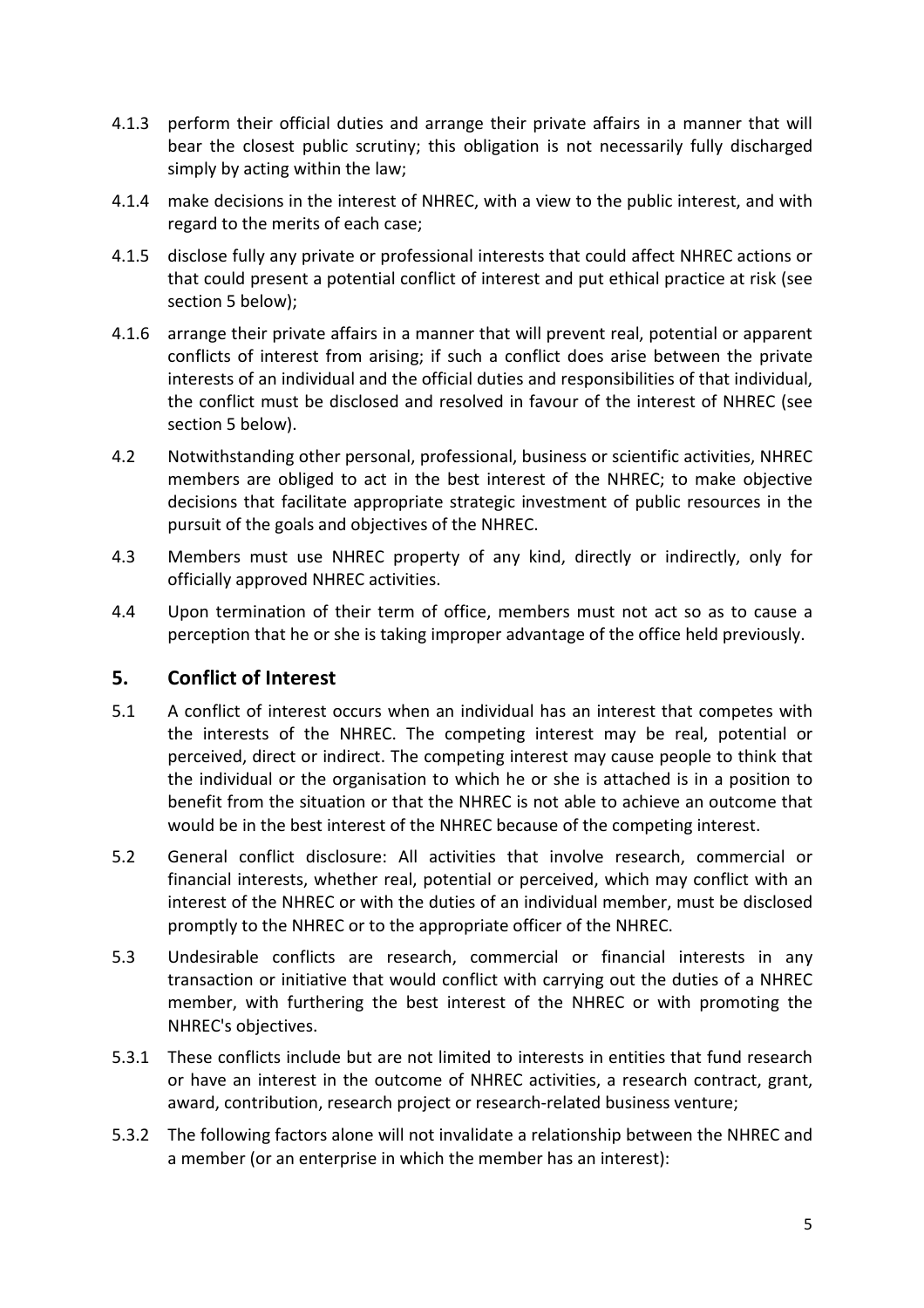- (a) the member has an interest in the relationship; or
- (b) the member with an interest in the contract, grant, award, contribution, research project or research-related business venture was present at the meeting at which a decision about the relationship was made.
- 5.4 Disclosure: Disclosure of a conflict of interest, whether real, potential or perceived, must take place as soon as the individual or other interested party becomes aware of it.
- 5.4.1 The existence of a conflict of interest does not automatically prevent a member from participating in NHREC business.
- 5.4.2 When a conflict to be disclosed is confidential or sensitive, and may cause prejudice through open disclosure, the matter may be disclosed in confidence to the Chairperson (or delegated nominee).
- 5.4.3 The Chairperson has discretion to decide that the matter is not confidential or sensitive or that the interests of the NHREC cannot be served without full and open disclosure. The Chairperson must inform the member of this decision and give the member an opportunity to make open disclosure. If the member declines to make such disclosure, this omission shall be considered a breach of the expected conduct code (see section 8 below).
- 5.4.4 When a disclosed interest is determined by the NHREC to be a problem for maintenance of integrity for decision making of the Council, the member with the conflict of interest must recuse him or herself from the decision making process.
- 5.4.5 Should the conflict of interest be of such a nature and degree that the member's continued participation in the work of the Council poses a significant threat to the integrity of the Council's work, the member may be asked to resign from the Council and the Chair should recommend accordingly to the Minister (see sections 3.7 & 3.8 above).
- 5.5 Gifts and Benefits: members must not solicit or accept transfer of economic benefit, other than incidental gifts, customary hospitality, or other benefits of nominal value from persons, groups or organizations having, or likely to have, dealings with NHREC unless the transfer is pursuant to an enforceable contract or property right of the Council member, which should have been disclosed. The recipient of incidental gifts, customary hospitality or other benefits of nominal value must disclose this at the next meeting of the NHREC.
- 5.6 Preferential Treatment: members must not step out of their official roles to assist private entities or persons in their dealings with the NHREC where this could result in preferential treatment for any person or organization. The existence of preferential treatment is a question of fact rather than perception only.
- 5.7 Commitments: Members must ensure that their actions, whether professional or private, do not commit the NHREC to liability, and that all commitments and actions on behalf of the NHREC are undertaken in accordance with the NHREC's policies, regulations and statutory capacity.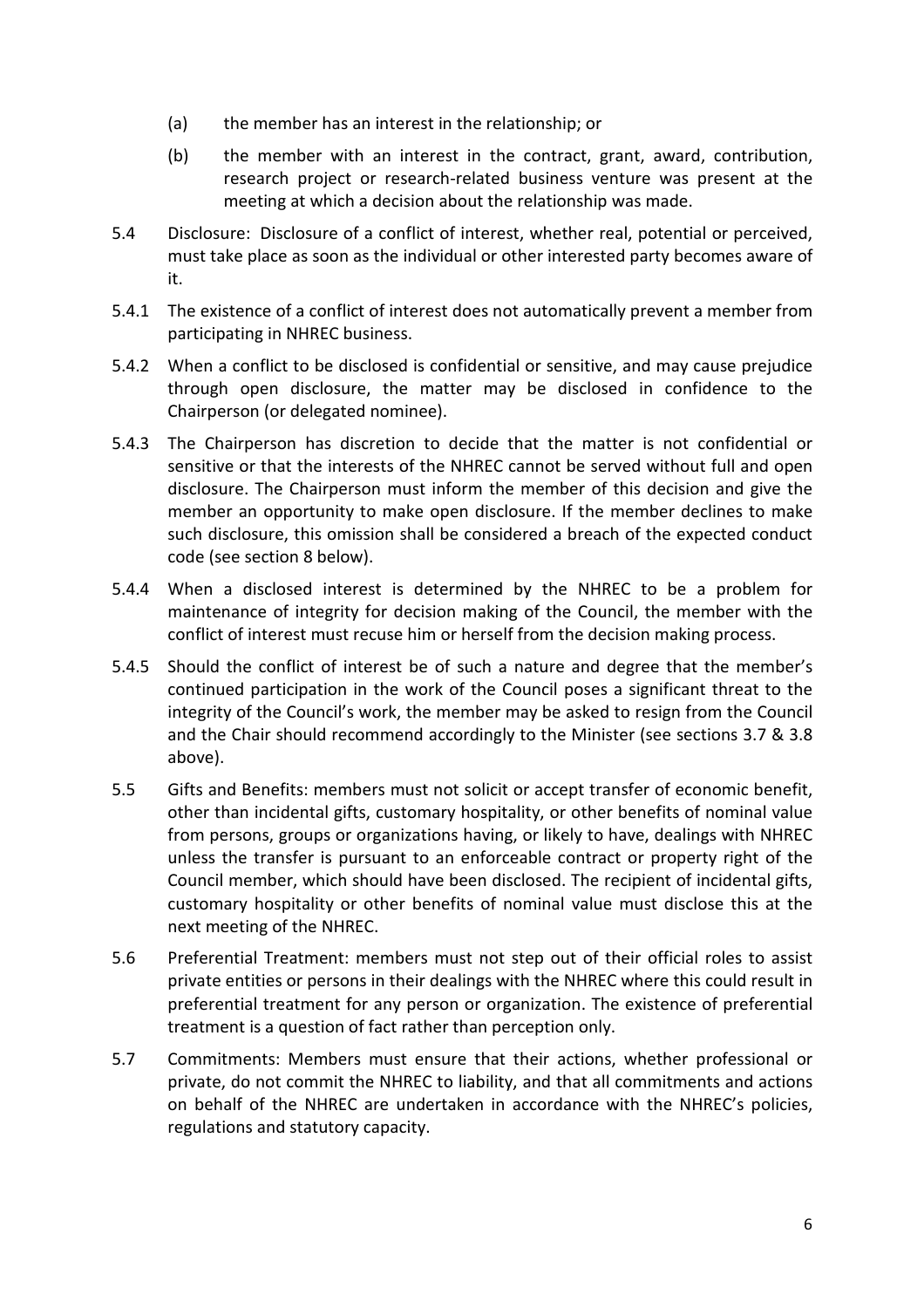5.8 Undue influence: Members must not use their influence or position to secure employment, funding or other special treatment for themselves, family members or business associates.

## **6. Meetings of the NHREC**

Upon appointment of a new NHREC, the first meeting of the Council must be held within 30 days of appointment.

- 6.1 Meetings are conducted in terms of Regulation 6.
- 6.2 The *full membership* of the NHREC must meet at least four (4) times a year, dates of which are determined at the last meeting of the preceding year.
- 6.3 A quorum consists of a simple majority (fifty per cent plus one).
- 6.4 Items for the agenda must be requested by the Secretariat 30 days before the date of each meeting.
- 6.5 The agenda closes 15 days before the meeting and is distributed electronically with any supporting documents 10 days before the meeting.
- 6.6 Urgent items may be added to the agenda via the Chairperson up to three days before a meeting. The member concerned is responsible for circulating any documentation to all members.
- 6.7 Decisions should be reached by consensus if possible. When a vote is required, a simple majority serves, with the Chairperson having a casting vote in addition to his/her deliberative vote, should the vote be tied.
- 6.8 Apologies and explanations for absence must be submitted in writing to the Secretariat preferably before the meeting. Note that accepting appointment to the NHREC indicates the in principle commitment to attending the scheduled meetings (see section 6.1)
- 6.9 Emergency decisions required between meetings may be taken by the EXCO, which must report the details of the matter, including the basis for urgency, to the full Council at its next meeting.
- 6.10 The full Council must formally ratify the decision of the EXCO made in terms of section 6.9.
- 6.11 All meetings must be minuted comprehensively, including a record of discussion and dissent, as appropriate.
- 6.12 Minutes must be distributed by the Secretariat to all members for comment no later than 30 days after the meeting.

## **7. Reporting**

The NHREC reports to the Minister at least twice a year. The Minister may call an ad hoc meeting when necessary.

### **8. Misconduct**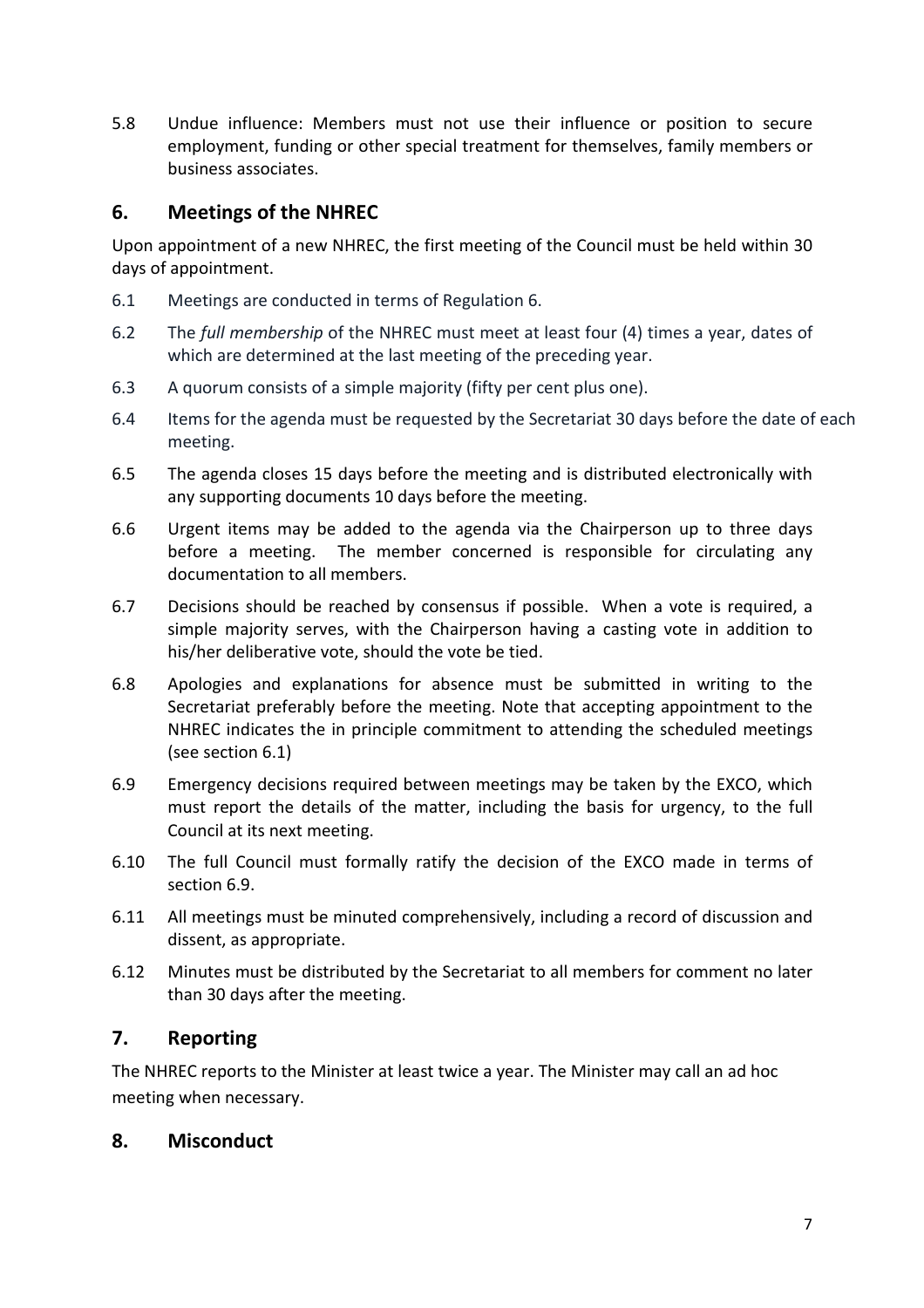Misconduct constitutes a failure to comply with the Constitution and Code of Conduct of the NHREC, including but not limited to

- Misleading the NHREC or misrepresenting the NHREC
- Abuse of privileged information
- Fabrication or falsification of reports
- Failure to disclose a material conflict of interest
- Divulging confidential information to a third party without permission
- Failure to attend a minimum of two consecutive NHREC meetings per annum

Allegations of misconduct my be investigated properly by the CADC, which makes a recommendation to EXCO.

## **9. Committees & Working Groups**

- 9.1 **The Executive Committee (EXCO)**: comprises of the Chairperson, Deputy Chairperson, Chairpersons of Working Groups and the Secretariat.
- 9.1.1 Terms of Reference: The EXCO must
- 9.1.1.1 direct NHREC operations between scheduled meetings;
- 9.1.1.2 oversee the functioning of the working groups;
- 9.1.1.3 identify and co-opt specialists to working groups as necessary;
- 9.1.1.4 formulate a strategic plan for NHREC in consultation with all NHREC members;
- 9.1.1.5 formalise relationships with key role players, such as the National Health Research Committee, the Medicines Control Council (or its successor) and other professional bodies, by way of Memoranda of Agreement;
- 9.1.1.6 ensure the visibility of NHREC and highlight its activities amongst relevant role players;
- 9.1.1.7 initiate and maintain regular communication with relevant role players;
- 9.1.1.8 draft annual reports on its activities and table such reports with the Director General and Minister of Health as appropriate.
- 9.2 **Complaints, Advisory and Disciplinary Committee (CADC)** is a standing committee of the NHREC
- 9.2.1 Terms of Reference: CADC must
- 9.2.1.1 set procedures for dealing with complaints (in terms of s 72(6)(d) of the NHA;
- 9.2.1.2 recommend investigation and possible disciplinary action by the relevant institution against a person or REC alleged to be in violation of norms and standards or guidelines for the ethical conduct of health research;
- 9.2.1.3 refer violations of professional rules by health care providers to the relevant statutory health professions councils.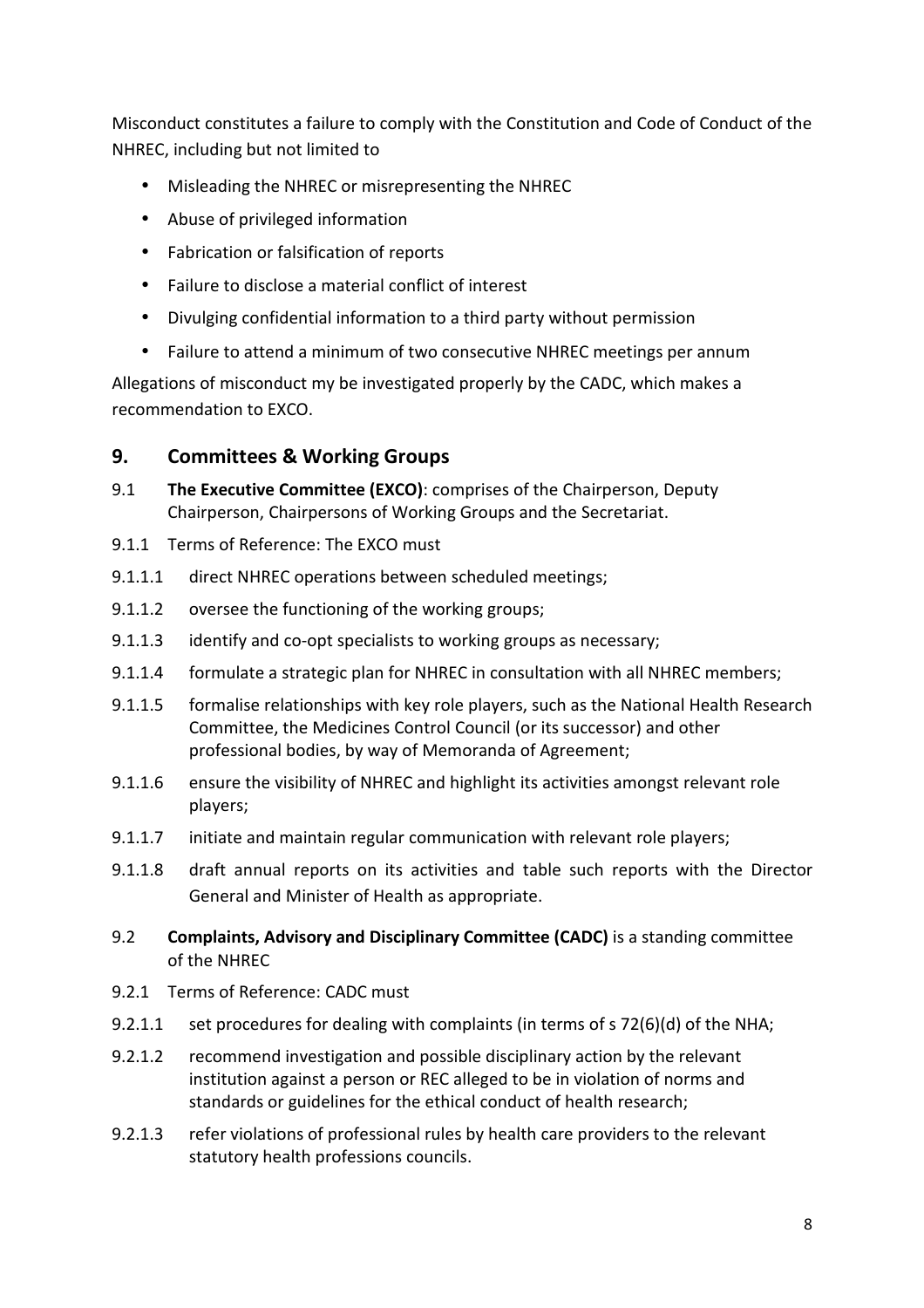#### 9.3 **Quality Promotion and Enhancement (QPEC)** is a standing committee of the NHREC

- 9.3.1 Terms of Reference: QPEC must
- 9.3.1.1 develop criteria for registration of Research Ethics Committees including Animal Ethics Committees (all referred to as RECs) in South Africa; the criteria should be based on the Department of Health's Ethics in Research Guidelines (latest version) and other internationally recognised guidelines;
- 9.3.1.2 oversee registration and audit of Research Ethics Committees (RECs) in South Africa (including Animal Ethics Committees);
- 9.3.1.3 maintain a publicly accessible register of South African RECs;
- 9.3.1.4 carry out on-site audits as appropriate for quality control purposes;
- 9.3.1.5 monitor and evaluate annual reports from RECs;
- 9.3.1.6 facilitate ongoing research ethics review capacity building in South Africa.

#### **9.4 Working Groups**

- 9.4.1 Working Groups (WGs) may be established to advise the NHREC on any matter under consideration (Regulation 7(1))
- 9.4.2 Membership constitutes four to five persons, usually NHREC members, but may include co-opted persons with relevant expertise.
- 9.4.3 EXCO appoints the WG Chair who assumes the leadership role, identifies tasks and timelines, and institutes a modus operandi in order to fulfill the group's mandate; The Chair must be a member of the NHREC (Regulation 7(2)).
- 9.4.4 EXCO appoints a dedicated member of the Secretariat to each working group for administrative and logistical support.
- 9.4.5 WGs usually communicate electronically but the Chair may convene meetings as and when necessary.

#### **9.5 Legal and Regulatory WG (LRWG)**

- 9.5.1 Terms of Reference: LRWG must
- 9.5.1.1 ensure appropriate protection of human research participants by auditing the legal and regulatory framework to identify the potential need for legal and regulatory changes;
- 9.5.1.2 ensure best practice is publicised in the legal and regulatory framework;
- 9.5.1.3 raise awareness of the legal and regulatory framework;
- 9.5.1.4 advocate for change to the legal and regulatory framework to enhance protection of participants as appropriate.

#### **9.6 Norms and Standards WG (NSWG)**

9.6.1 Terms of Reference: NSWG must